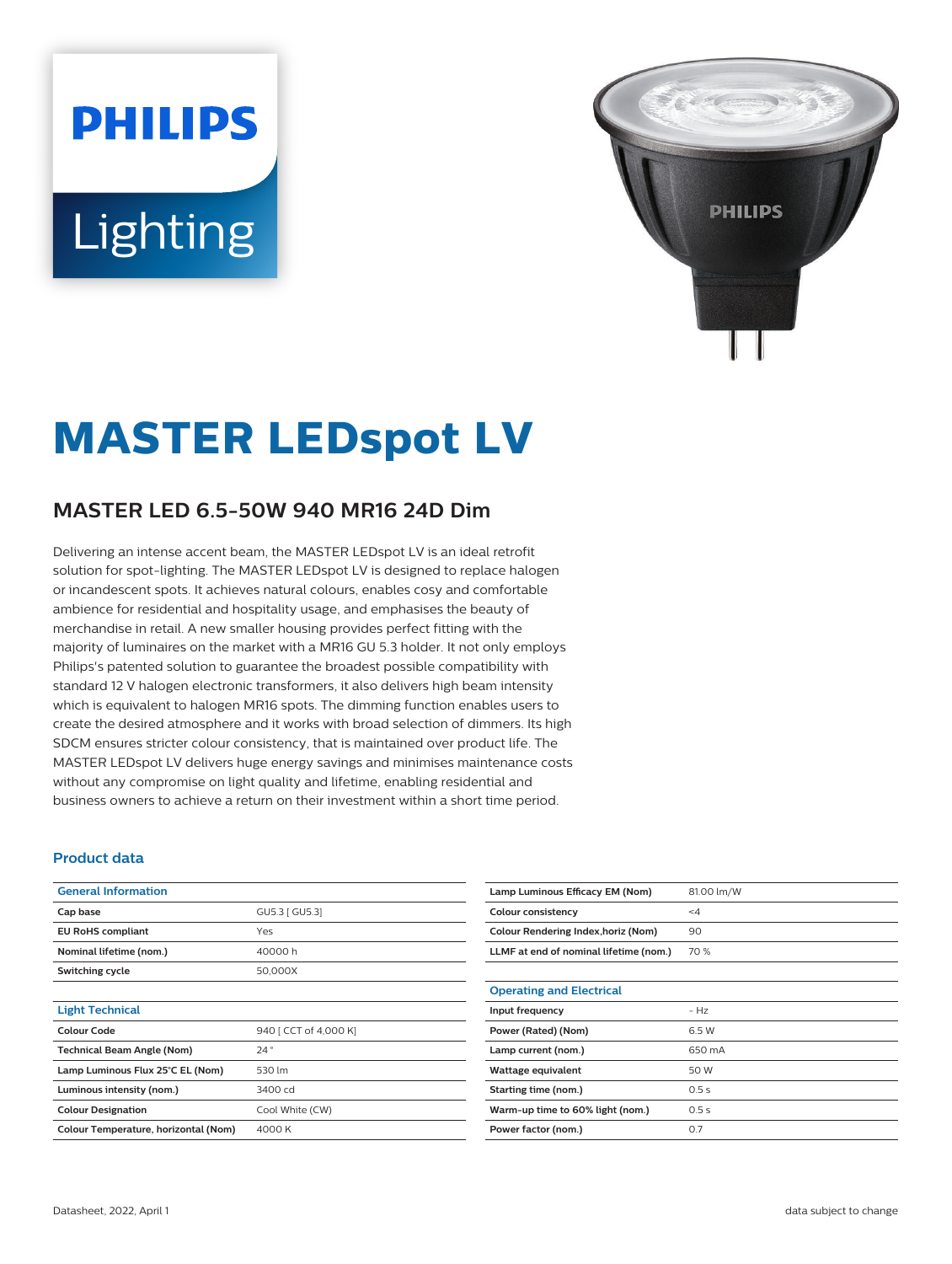#### **MASTER LEDspot LV**

| Voltage (Nom)                   | ac electronic 12 V         |  |  |
|---------------------------------|----------------------------|--|--|
|                                 |                            |  |  |
| <b>Temperature</b>              |                            |  |  |
| T-Case maximum (nom.)           | 90 $°C$                    |  |  |
|                                 |                            |  |  |
| <b>Controls and Dimming</b>     |                            |  |  |
| Dimmable                        | Only with specific dimmers |  |  |
|                                 |                            |  |  |
| <b>Mechanical and Housing</b>   |                            |  |  |
| <b>Bulb shape</b>               | MR16 [ 2inch/50mm]         |  |  |
|                                 |                            |  |  |
| <b>Approval and Application</b> |                            |  |  |
| Suitable for accent lighting    | Yes                        |  |  |
|                                 |                            |  |  |

| <b>Product Data</b>               |                                     |  |  |
|-----------------------------------|-------------------------------------|--|--|
| Full product code                 | 871951435783900                     |  |  |
| Order product name                | MASTER LED 6.5-50W 940 MR16 24D Dim |  |  |
| EAN/UPC - product                 | 8719514357839                       |  |  |
| Order code                        | 929003072108                        |  |  |
| SAP numerator - quantity per pack |                                     |  |  |
| Numerator - packs per outer box   | 10                                  |  |  |
| <b>SAP material</b>               | 929003072108                        |  |  |
| SAP net weight (piece)            | 0.060 kg                            |  |  |

#### **Dimensional drawing**



| Product                             |                 |
|-------------------------------------|-----------------|
| MASTER LED 6.5-50W 940 MR16 24D Dim | 50 mm $46.5$ mm |
|                                     |                 |

**MASTER LED 6.5-50W 940 MR16 24D Dim**

#### **Photometric data**





#### **LEDspots GMGC 1 6,5W MR16 GU5,3 940 24D-ADL LEDspots GMGC 1 6,5W MR16 GU5,3 940 24D-LDD**